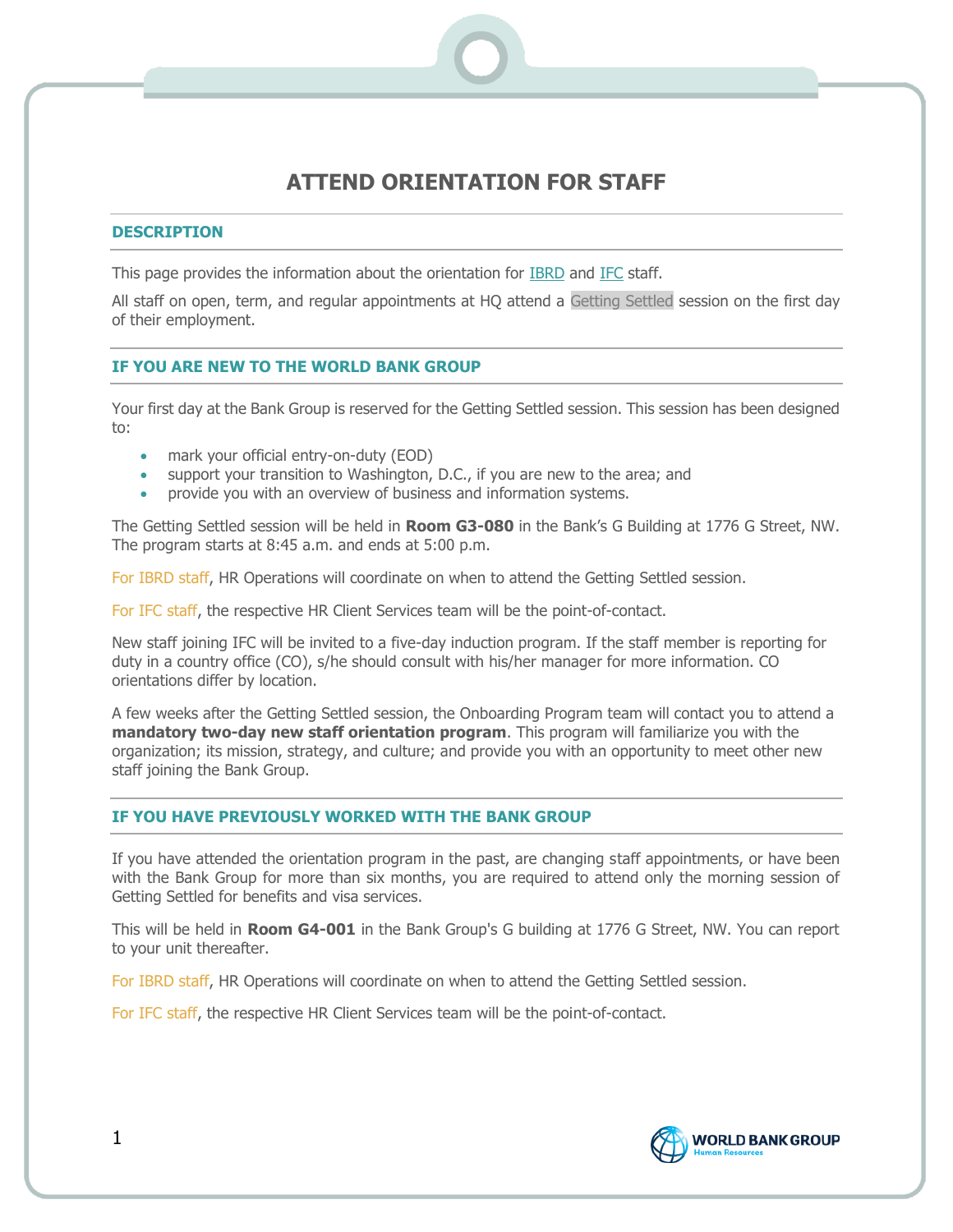#### <span id="page-1-0"></span>**ORIENTATION FOR IBRD STAFF**

 $\mathbf{1}$ 

 $\overline{2}$ 

- HR Operations:
	- contacts the candidate to confirm the EOD date and ensure that it coincides with the date on which the Getting Settled session is held, if the staff member is reporting for duty at HQ.
	- enters the staff member's EOD date in the system and registers him/her for the orientation program.

#### Staff should:

• complete the F00015, F01194, F01198, and F01604 forms by clicking the link in the Letter of Appointment (LOA) sent to them. Follow the instructions in the forms for submission.

**Note:** If you do not submit the forms through the system before EOD or want to make changes, contact HR Operations for assistance. All forms must be submitted within 60 days from the EOD date.

- report to orientation on the EOD date, unless hired directly by a country office.
- bring legible copies of the [required documents](#page-2-0) with them to the first day of orientation. A basic translation should be provided for non-English documents.

#### <span id="page-1-1"></span>**ORIENTATION FOR IFC STAFF**

 $1$ Hiring Manager/HR contacts the candidate to confirm the EOD date and ensure that it coincides with the date on which the Getting Settled session is held, if the staff member is reporting for duty at HQ.

- HR Client Services team ensures that the candidate joins on the date on which the Getting  $2<sup>1</sup>$ Settled session is held, and the hiring manager confirms the EOD date.
	- The talent acquisition team enters the staff member's EOD date in the system. The HR Client Service team registers the staff member for the orientation program.
	- Staff should:

3

 $4$ 

• complete the F00015, F01194, F01198, and F01604 forms by clicking the link in the Letter of Appointment (LOA) sent to them. Follow the instructions in the forms for submission.

**Note:** If you do not submit the forms through the system before EOD or want to make changes, contact HR Operations for assistance. All forms must be submitted within 60 days from the EOD date.

- report to orientation on the EOD date, unless hired directly by a country office.
- bring legible copies of the [required documents](#page-2-0) with them to the first day of orientation. A basic translation should be provided for non-English documents.